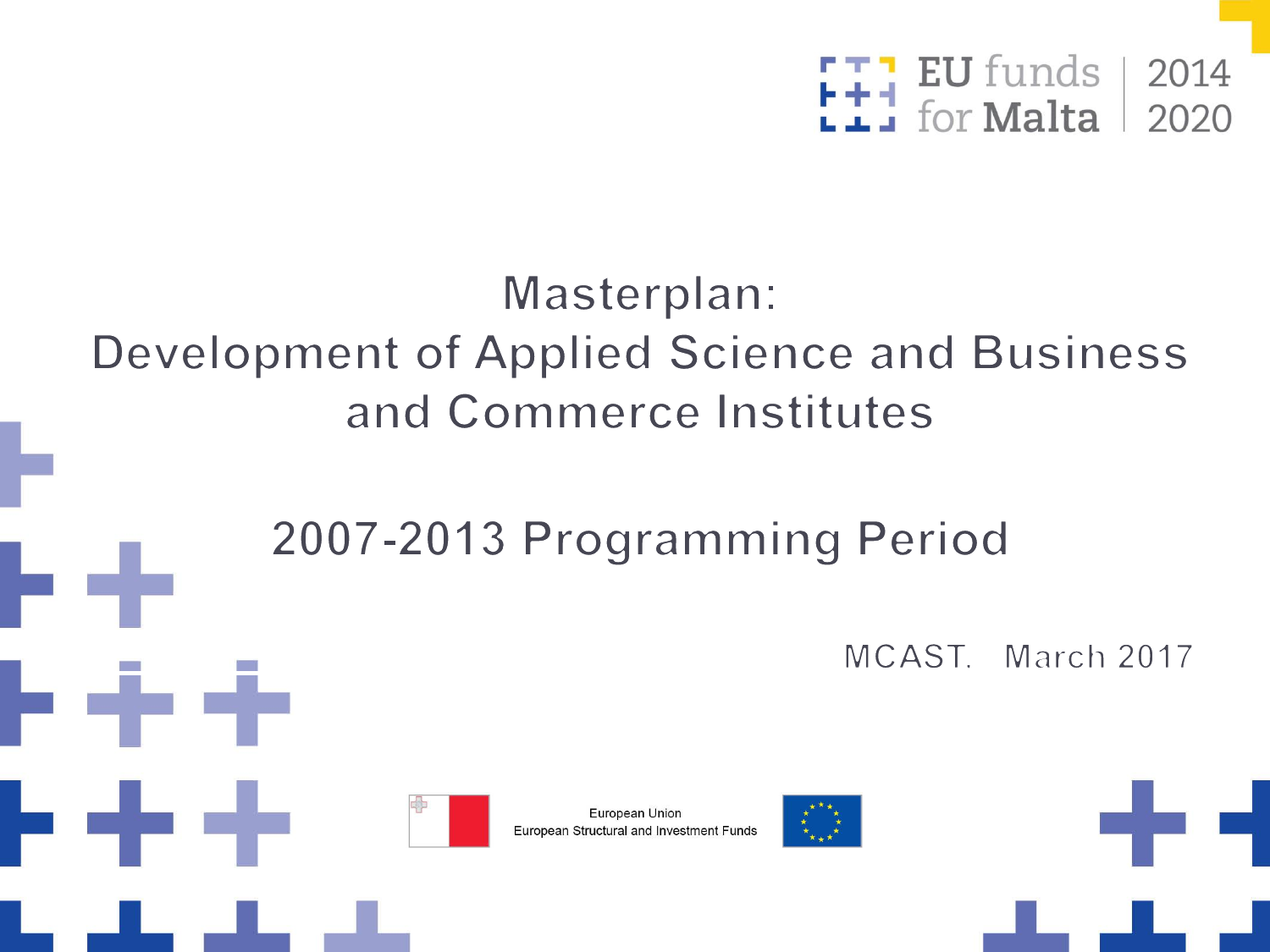

## **The Beneficiary: Malta College of Arts, Science and Technology (MCAST)**

- Established in 2000
- The main vocational institution in Malta
- From the provider of traditional vocational courses (art, design, hair and beauty, business, electrical and mechanical engineering), MCAST expanded its range of programmes to address knowledge-intensive economic sectors like health care, ICT, environmental science, financial services, marine engineering, aviation and media.
- Broadened its course offerings to:
	- Levels I and 2 programmes to create the support structure to reduce the early school leavers rate;
- Levels 5 and 6 courses to address the European strategy of securing high-quality
- vocational education and training at higher qualification levels.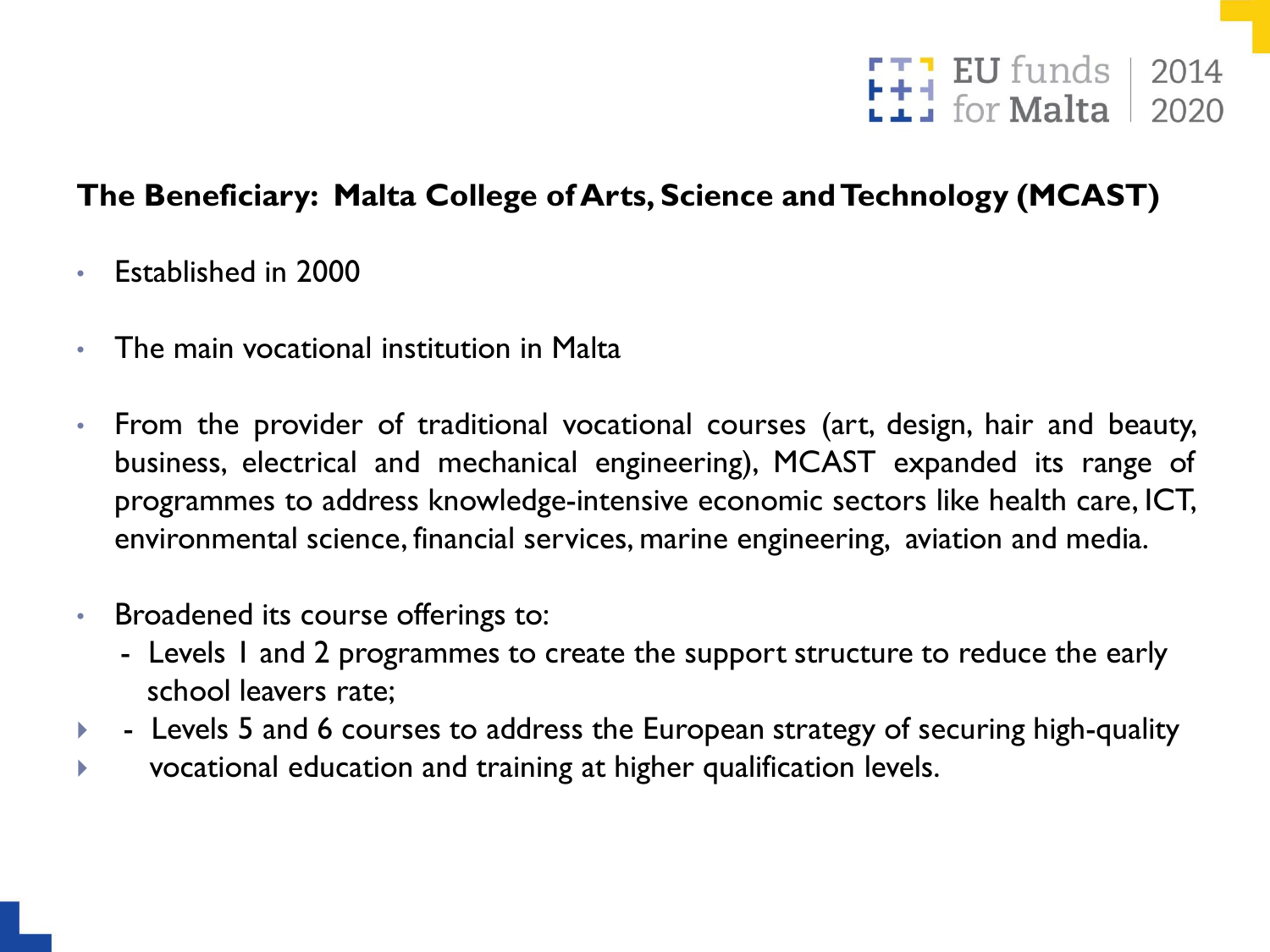



#### **EU** funds | 2014 for Malta  $2020$

## **Investment in Educational Capacity Infrastructure**

First phase of Corradino New Campus Project (19,000m<sup>2</sup>)

- Institute of Applied Sciences (IAS)
- Institute of Business Management and Commerce (IBMC)
- Students' House
- IT labs for the Institute of Information and Communication Technology (IICT)
- Sports Facilities
- Underground car park

Complimented by *ERDF Project 9.036: MCAST Campus Master-Plan: Phase 2* funded under the programming period 2014-2020

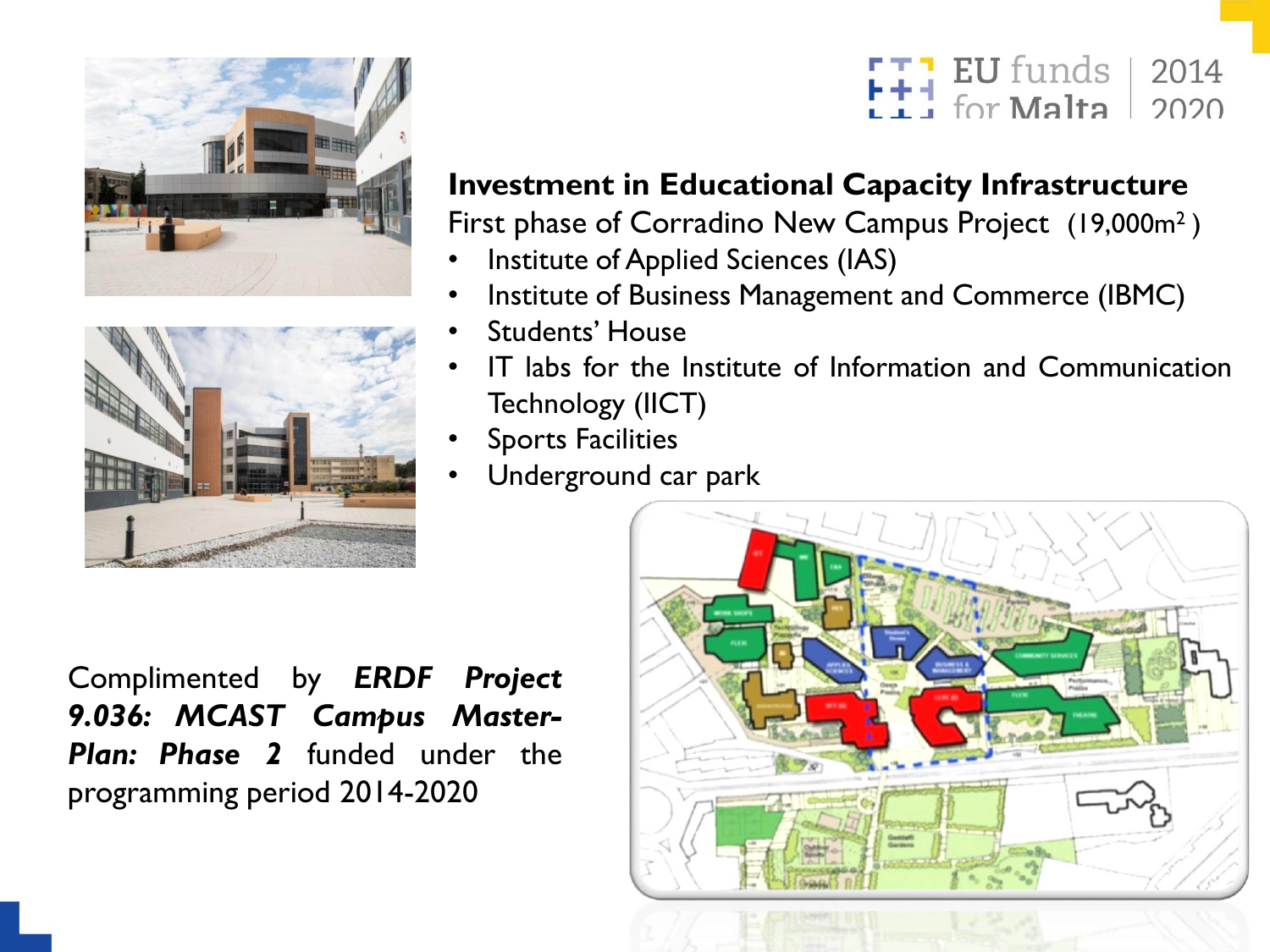

ERDF Project 164 was co-financed by the **European Regional Development Fund** under the programming period 2007-2013

## **Fits squarely with the objective of the Operational Programme**:

*… the ambition to increase the level of participation in education at post-secondary levels will need to be supported by infrastructural expansions and upgrades and other capital investment in the main post-secondary and tertiary institutions in Malta and Gozo….*

**Objective 2:** Improving Malta's Attractiveness and Quality of Life **Priority Axis** *6: Urban regeneration and improving the quality of life* **Operational Objective**: *To continue investment in the health, social and educational sectors* **Focus area of intervention**: *Education, Social and Health-related Infrastructure (Formal Education* **PriorityTheme**: *Education Infrastructure.*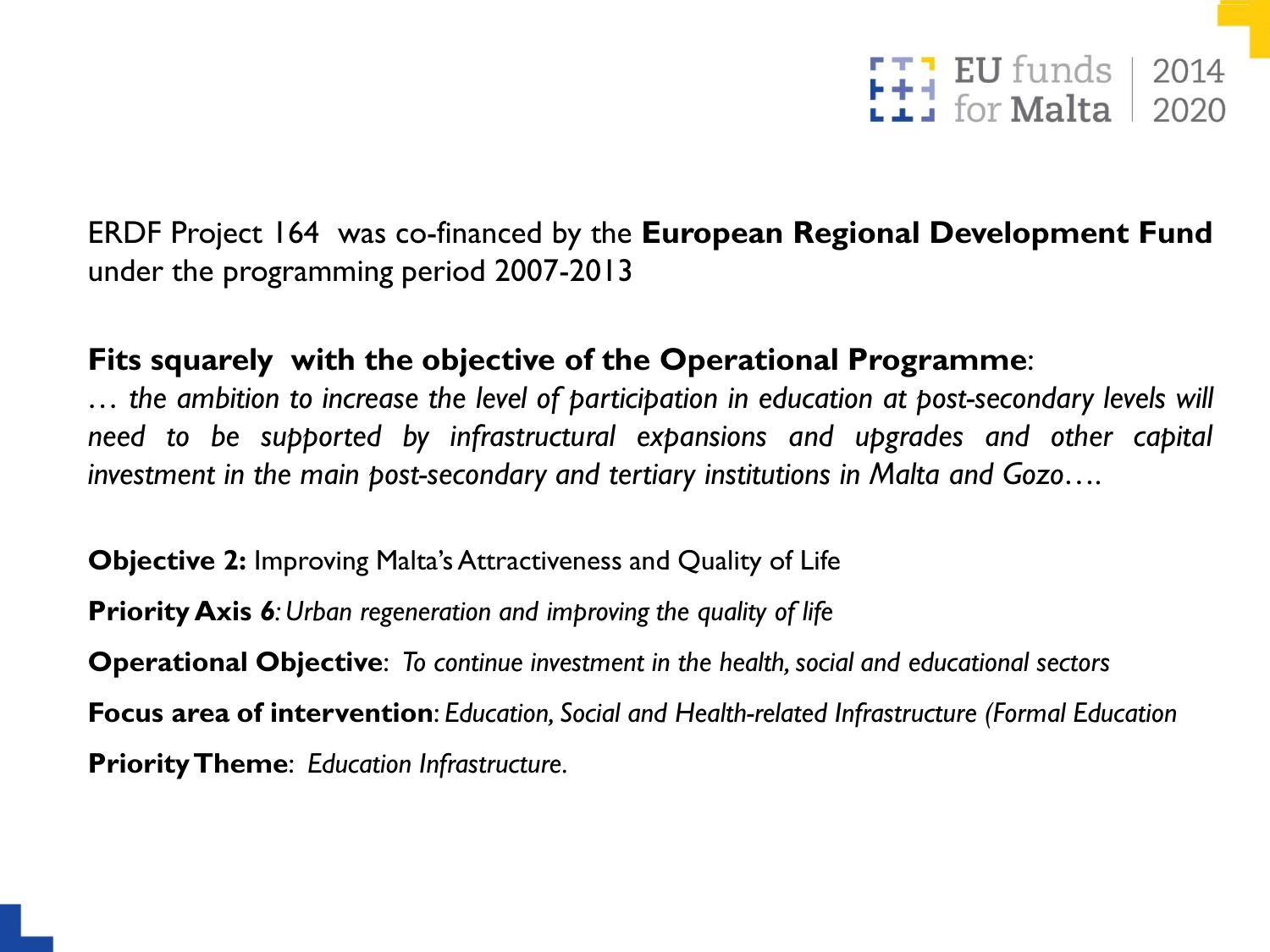**EU** funds 2014 for **Malta** 2020

As a result of this investment MCAST is in a position to address urgent national challenges:

- increase students' participation rates at post-secondary levels
- increase the number of students taking up science subjects
- address skills shortages/new occupational needs in health care, science related industries, ICT, financial services sectors



• enhance the students' knowledge by providing them with hands on experience on equipment which is being used in the labour market, hence ensuring a better trained workforce

The number of MCAST's students have increased by 20% since 2009:

- an overall increase of 780 students at IBMC and IAS equivalent to an 85% increase in these areas

- an increase of 500 students following science related subjects.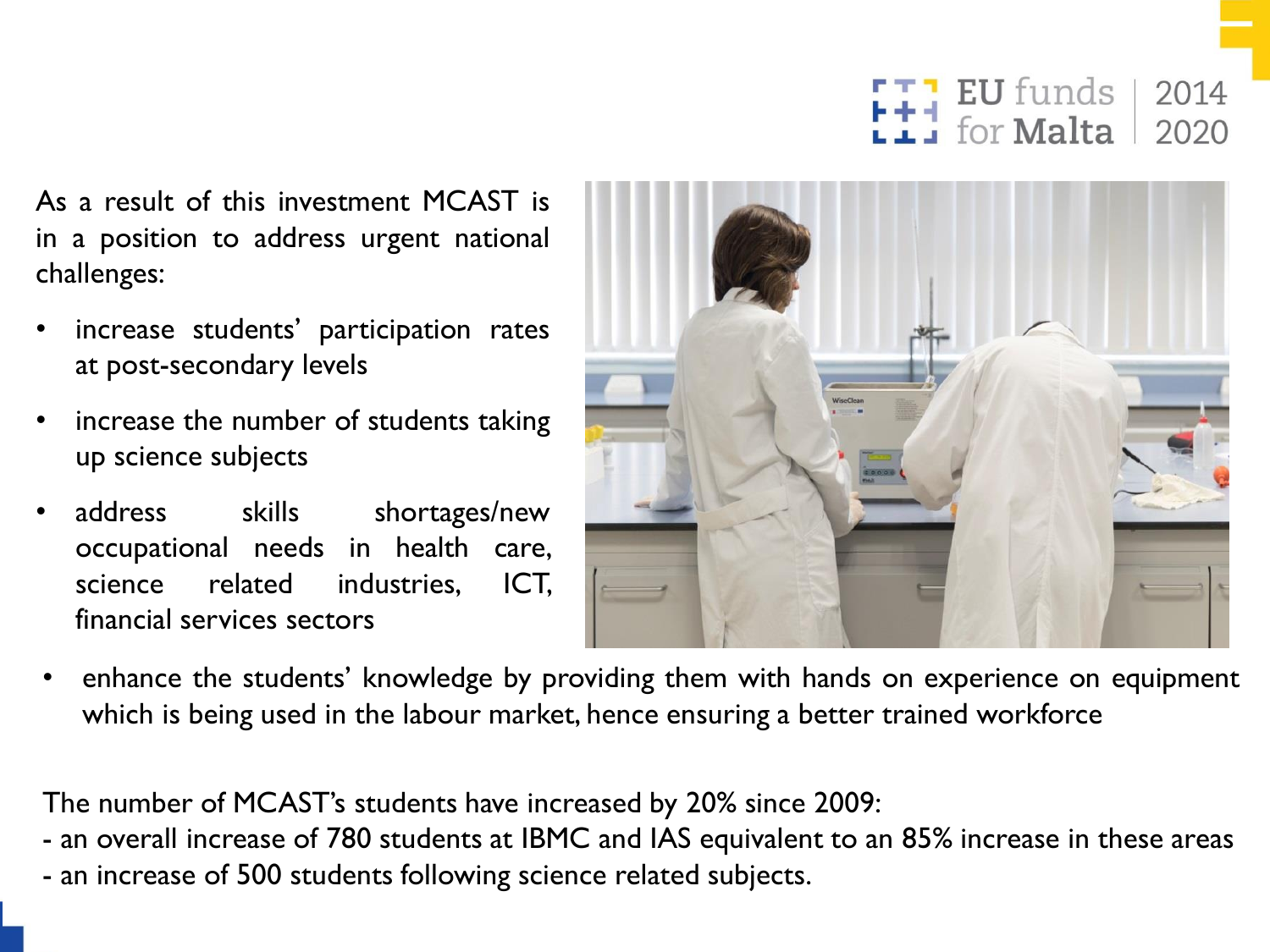$I$  EU funds  $|$ 2014  $for$  Malta  $2020$ 

## *Added Value*

- The construction of the first Phase of the MCAST New Campus project was implemented at a much faster rate
- MCAST's educational infrastructure capacity has been enhanced and the attractiveness of post-secondary training specifically the vocational education sector has been increased
- MCAST is in a position to actively contribute towards the provision of skilled labour for the enterprise being targeted for foreign direct investment
- MCAST is directly contributing to Malta's competitiveness by providing the necessary skills required to address knowledge-intensive economic sectors like science, health care, ICT and finance; hence reducing the social and economic disparities between member states.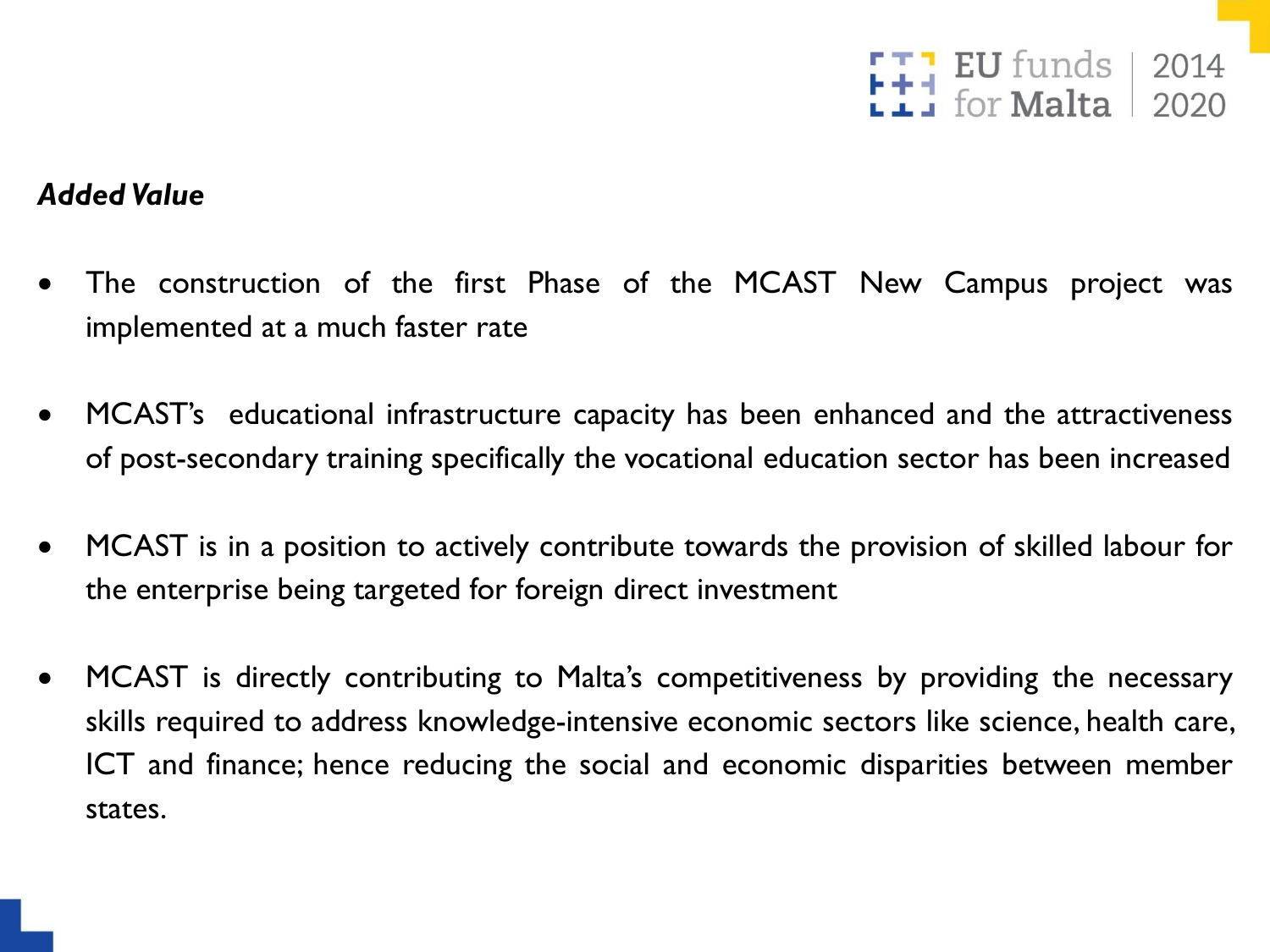

### *Project complements other initiatives funded under ERDF 2007-2013 Programmes:*

- **ERDF 054:** Setting Up of a Multimedia Training Centre at the Institute of Art and Design, MCAST
- ERDF 056: Upgrading and Expansion, MCAST Institute of Mechanical Engineering Malta /Gozo
- ERDF 062: Language Lab with Contact Training Facility at MCAST Institute of Business Commerce Malta and Gozo
- ERDF 065: Expansion of MCAST Institute of Electrical and Electronics Engineering
- ERDF 066: Computer Systems and Computer Laboratories at MCAST ICT Institute, Malta/Gozo

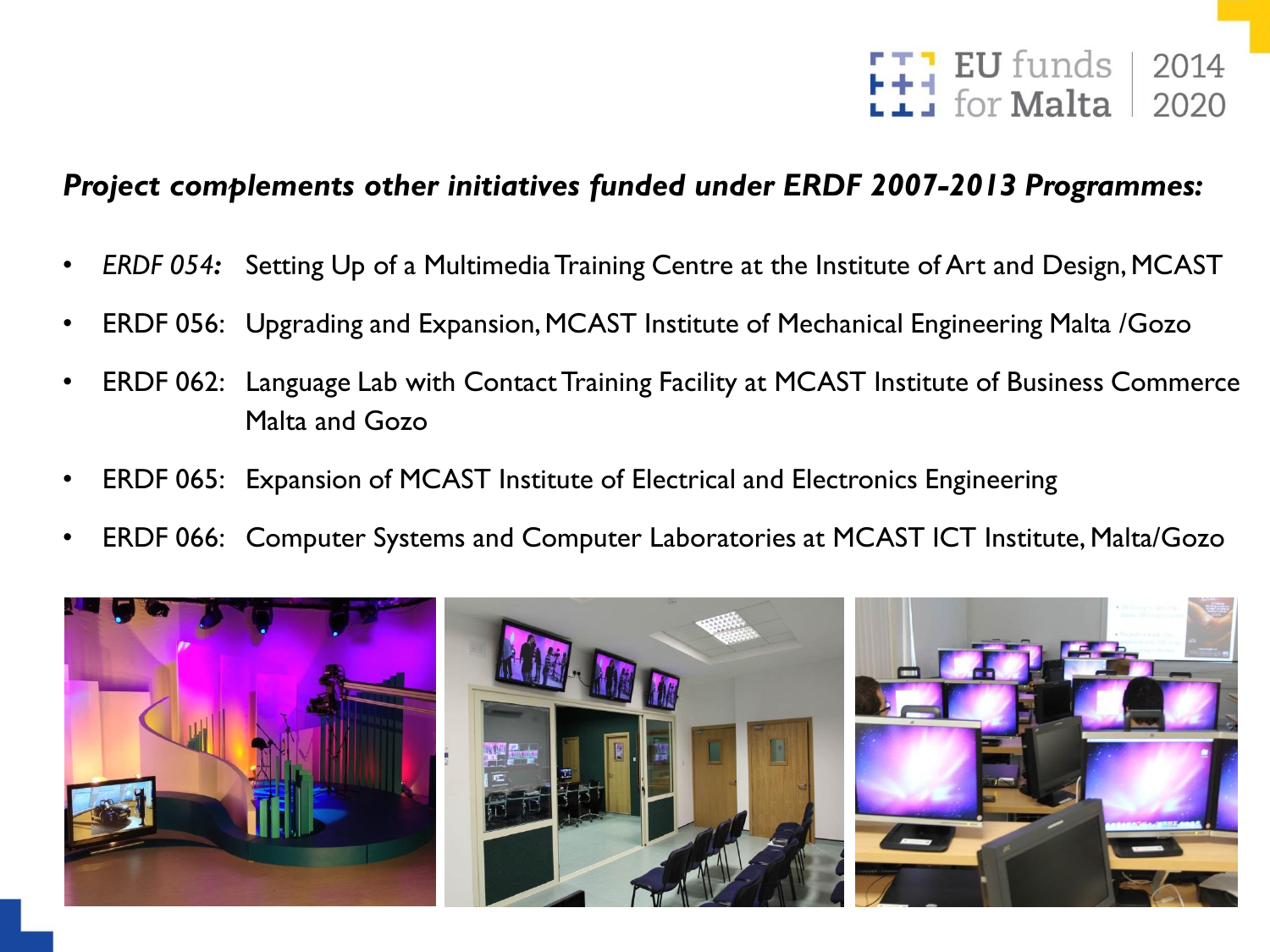#### EU funds | 2014 for Malta  $2020$

## *Other complementary projects co-financed by ESF 2007-2013*

## *Projects targeting IVET included:*

- ESF 1.36: Professional Development Programmes for MCAST Staff and Student's Top-Up Degrees
- ESF 1.130: Making VET Education More Relevant and Attractive
- **ESF 3.102: Inclusion for Employment**

## *Projects targeting CVET included:*

- ESF 2.85: Linking Industrial Needs and VET to Optimise Human Capital
- ESF 2.139: Increasing Accessibility, Flexibility and Innovation to MCAST Life-Long-Learning Course

## *Projects targeting New Sectors/Lack of Resources:*

- ESF 1.33: Increasing ICT Student Capacity in Malta
- ESF 1.34: Addressing Skills Mismatches in the Aviation Maintenance Industry



*Complements ESF Project 3.003: Development of Training Programmes at MQF Level 7 funded under the programming period 2014-2020*